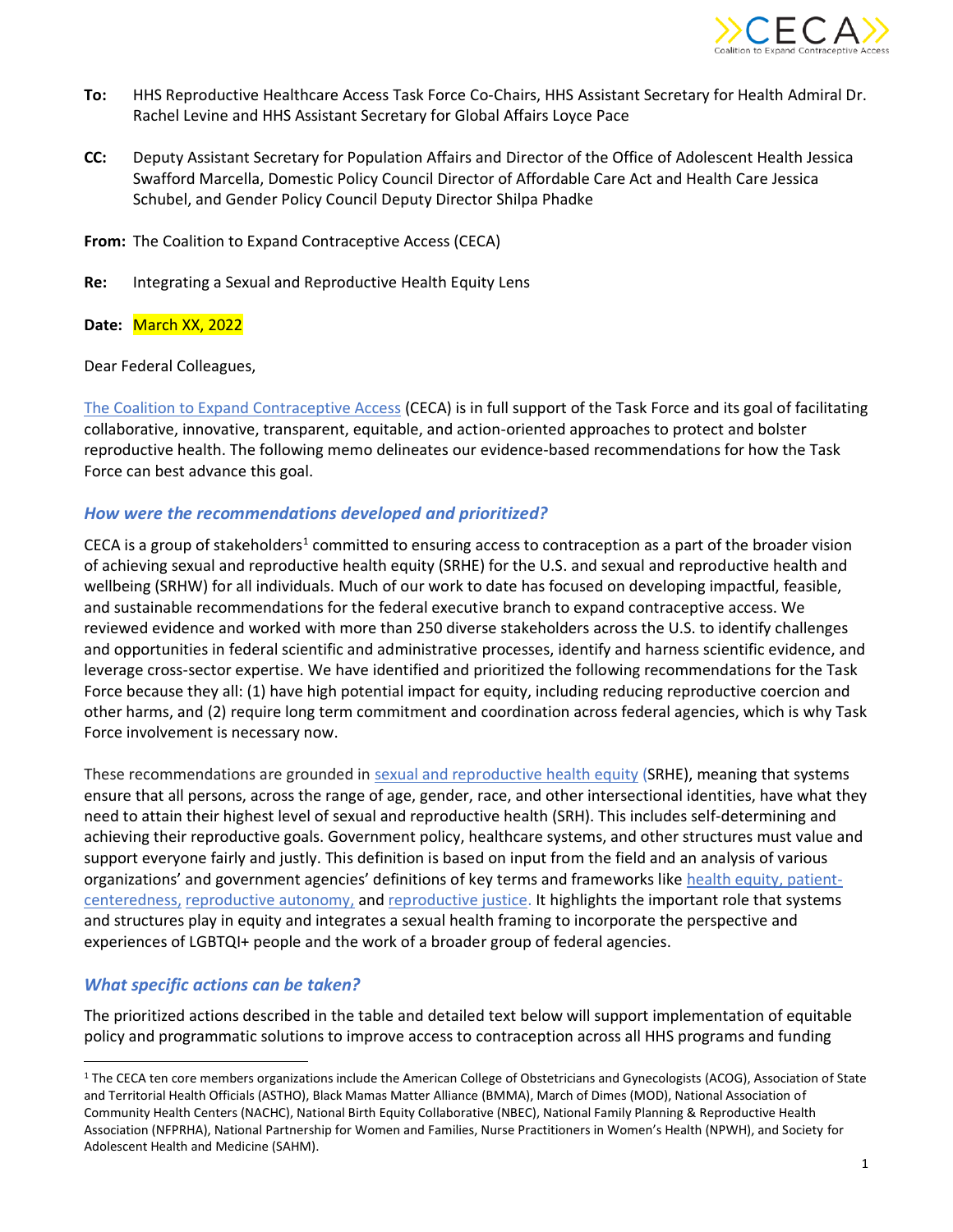

streams, ensure that the actions taken are aligned and consistent, and foster shared understanding and accountability. These recommendations are specific to contraception, as one crucial component of SRH. To be clear, contraception is not a replacement for abortion. People need access to both types of lifesaving healthcare as well as the full scope of SRH care. Furthermore, states have moved to restrict access to both abortion and to contraception – for example, by excluding qualified providers from state Medicaid programs. Federal action is needed to ensure access to all SRH services, including contraception and abortion.

The actions identified below as short-term (3-12 months) are processes that are already in motion or could be put in motion quickly, while actions identified as mid-term (1-2 years) or long-term (2+ years) are no less important but will require additional time.

| <b>Recommended Actions</b>                                                                                                | <b>Specific Activities</b>                                                | <b>Timeframe</b>          |                    |      |
|---------------------------------------------------------------------------------------------------------------------------|---------------------------------------------------------------------------|---------------------------|--------------------|------|
|                                                                                                                           |                                                                           | <b>Short</b>              | <b>Mid</b>         | Long |
| Identify and eliminate any existing policies or barriers within Federal programs and services                             |                                                                           |                           |                    |      |
| 1. Review federal policies and                                                                                            | Conduct a review of existing Federal policies and programs                | x                         |                    |      |
| programs through an SRHE                                                                                                  | Develop an HHS SRHE Strategy                                              |                           | $\pmb{\mathsf{x}}$ |      |
| lens and develop an HHS                                                                                                   | Identify measurable actions each individual agency will take              |                           | $\mathsf{x}$       |      |
| <b>SRHE Strategy</b>                                                                                                      | Review and support legislation that will advance SRHE                     |                           | X                  |      |
| Expand relevant data collection and research                                                                              |                                                                           |                           |                    |      |
| 2. Require implementation of                                                                                              | Secure commitment to use of the contraceptive measures, in tandem,        |                           |                    |      |
| the NQF-endorsed                                                                                                          | across HHS                                                                | X                         |                    |      |
| contraceptive performance                                                                                                 | Support existing efforts to fund and synthesize and share findings        |                           | X                  |      |
| measures to support                                                                                                       | Strengthen data systems needed to measure progress                        |                           |                    |      |
| contraceptive access and to                                                                                               | Support implementation of other SRH-related performance measures          |                           |                    |      |
| track and incentivize care                                                                                                |                                                                           |                           |                    | X    |
| 3. Prioritize and support                                                                                                 | Assess how HHS' strategic plan and current funding priorities align with  | $\boldsymbol{\mathsf{x}}$ |                    |      |
| research to ensure SRH                                                                                                    | needed, prioritized contraceptive access research                         |                           |                    |      |
| access policy is evidence-                                                                                                | Provide baseline education for HHS agencies on how to use evidence and    | X                         |                    |      |
| informed, effective, and                                                                                                  | support contraceptive access research                                     |                           |                    |      |
| equitable                                                                                                                 | Issue requests for proposals targeted to priority research questions      | $\pmb{\times}$            |                    |      |
|                                                                                                                           | Adopt the equity-informed research principles                             | Χ                         |                    |      |
|                                                                                                                           | Replicate the Research Roadmap to address additional SRH topics           |                           | X                  |      |
| Identify and advance policies that improve reproductive healthcare access within Federal programs and services, eliminate |                                                                           |                           |                    |      |
| health disparities and expand access to culturally competent health care services for underserved communities             |                                                                           |                           |                    |      |
| 4. Advance coverage of and                                                                                                | Require the use of federally developed guidelines and enforce             | $\pmb{\times}$            |                    |      |
| access to quality                                                                                                         | compliance with regulations                                               |                           |                    |      |
| contraception in all federal                                                                                              | Ensure availability of quality contraception, including the full range of |                           |                    |      |
| programs                                                                                                                  | contraceptive methods, associated services, and person-centered           |                           |                    | X    |
|                                                                                                                           | counseling, with no cost-sharing, in all federally funded programs and    |                           |                    |      |
|                                                                                                                           | care settings                                                             |                           |                    |      |
| 5. Expand SRH access to by                                                                                                | Track progress on updates to all federal contraceptive guidelines         | $\pmb{\mathsf{x}}$        |                    |      |
| updating and transforming                                                                                                 | Support dissemination and implementation of the guidelines across all     |                           |                    |      |
| guidelines-with a focus on                                                                                                | appropriate systems                                                       |                           | X                  |      |
| SRHE and relevancy                                                                                                        | Leverage technology in the dissemination and uptake of new guidelines     |                           | X                  |      |
| Support efforts to mitigate the persistent stigmatization of reproductive health care as separate and distinct from other |                                                                           |                           |                    |      |
| essential primary care services                                                                                           |                                                                           |                           |                    |      |
| 6. Increase the number of                                                                                                 | Expand the range and build the capacity of providers who are providing    |                           |                    |      |
| providers who can                                                                                                         | <b>SRH</b> services                                                       |                           | X                  |      |
| competently deliver high                                                                                                  | Appropriately reimburse SRH providers for the care they offer             |                           |                    |      |
| quality SRH care                                                                                                          |                                                                           |                           |                    | X    |

## **Exhibit 1. Overview of Recommended Priority Actions, Specific Activities, and Timeframes**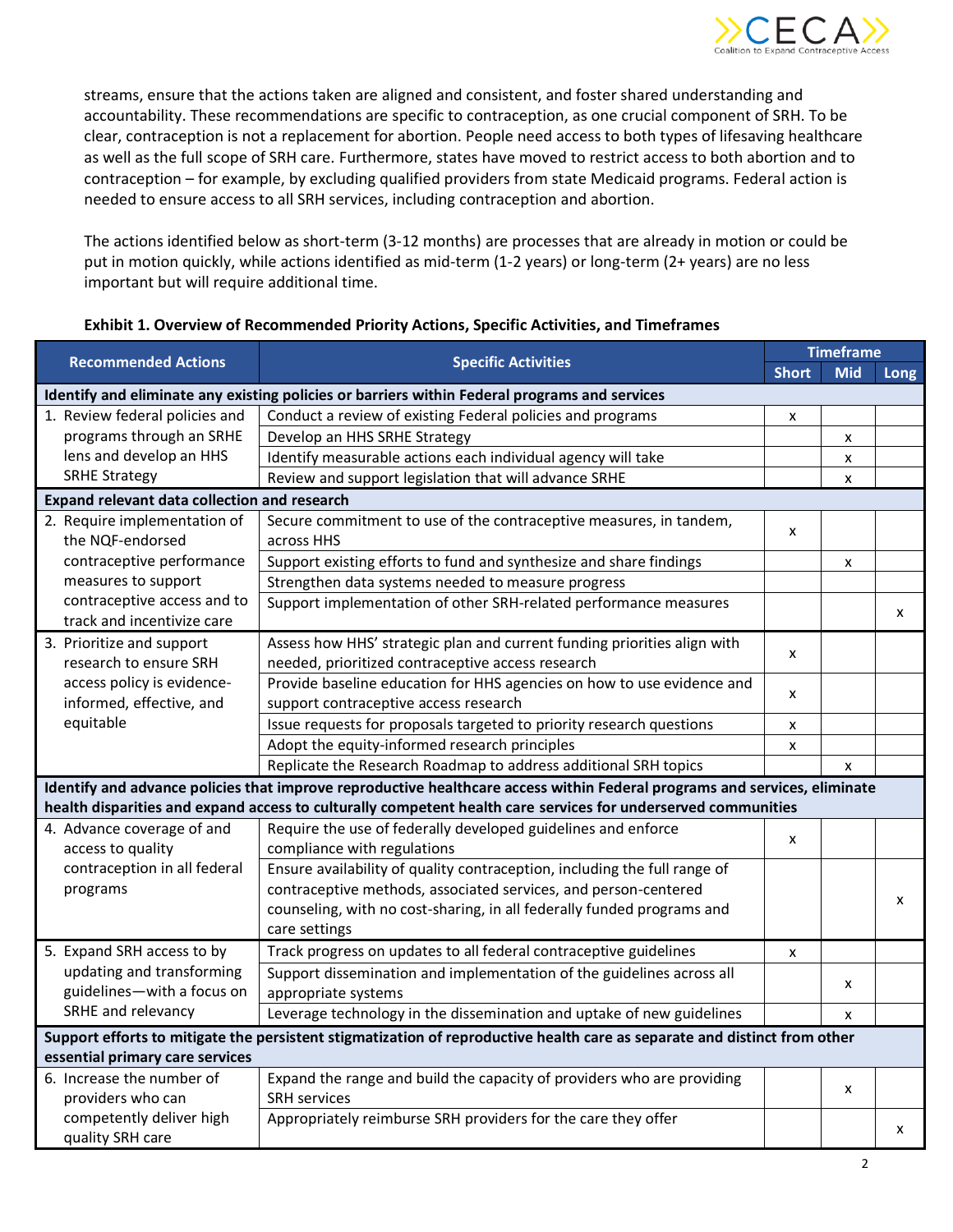

#### **Identify and eliminate any existing policies or barriers within Federal programs and services**

## *1. Review federal policies and programs through an SRHE lens and develop an HHS SRHE Strategy.*

During the previous administration, infrastructure and activities to expand contraceptive access were stalled or erased; many states continue to attack SRH; and the existing support system remains fragmented. In addition, translating SRHE into action requires acknowledging and understanding the multidimensional historical context of how inequity has structured the experiences of people with marginalized identities. Sexual and reproductive coercion have driven racial and gender oppression throughout U.S. history, beginning with the violence of slavery, including forced procreation and sexual assault.<sup>2</sup> Other examples include oral contraceptive trials on Puerto Rican people without informed consent and the state-sanctioned eugenic sterilization of Black, Latinx, and Indigenous people, and people with physical and intellectual disabilities.<sup>3,4</sup> These oppressions are not only in the past: coercive sterilization practices continue in both detention and correctional settings.<sup>5</sup> A federal strategy for integrating SRHE into federal programs and services is needed to understand and redress the root causes of SRH inequities, coordinate efforts, (re)build trust in healthcare systems, improve health outcomes, and achieve SRHE. Using a SRHE lens will help to determine, more equitably, who determines policies, how resources are distributed and aligned, and how institutions are held accountable.

- **Conduct a review of existing Federal policies and programs to determine whether they support or impede SRHE**, based on input and recommendations from SRH-focused organizations and affected individuals. This will involve creating a review protocol and review criteria (see text box), conducting listening sessions, and developing a report. *(Short-term)*
- **Develop an HHS SRHE Strategy** to align guidelines, policies, and activities to de-silo and ensure consistency of care across agencies, programs, and activities—and that is developed collectively by impacted communities, governments, academia, and the reproductive health, rights, and justice field. *(Mid-term)*
- **Identify measurable actions agencies will take** to protect and bolster SRHE through office- and

### **Potential SRHE Review Criteria**

- **Free from coercive measures**, which includes reviewing areas where coercion is currently occurring and/or where processes conflict with SRHE.
- Protect patients' choice of reproductive health provider, care setting, and contraceptive methods; offer the full range of options; and promote informed and empowered healthcare decision making.
- **Use quality measures** to evaluate programs' progress include sexual and reproductive care measures, address the health needs of different populations, and are used to support self-determination and autonomy.
- **Engage patient and community representatives** throughout the policy or program design, implementation, and evaluation processes, with a specific focus on including those who have historically experienced reproductive injustices.

department-specific implementation and accountability plans. This includes prioritizing budget requests that expand equitable access to SRH services and rescinding harmful policies. *(Mid-term)*

• **Review and support legislation that will advance SRHE** by actively engaging with Congress in relevant hearings and meetings and in developing administrative and policy solutions (e.g., Medicare coverage of contraception, Access to Birth Control Act, and Black Maternal Health Momnibus Act). *(Mid-term)*

<sup>2</sup> Roberts DE. *Killing the Black Body: Race, Reproduction, and the Meaning of Liberty*. Vintage; 1999.

<sup>3</sup> Ko L. UNWANTED STERILIZATION AND EUGENICS PROGRAMS IN THE UNITED STATES. Independent Lens. Published January 29, 2016. Accessed September 14, 2021. https://www.pbs.org/independentlens/blog/unwanted-sterilization-and-eugenics-programs-in-theunited-states/

<sup>4</sup> Blakemore E. The First Birth Control Pill Used Puerto Rican Women as Guinea Pigs. History Stories. Published March 11, 2019. Accessed September 14, 2021. https://www.history.com/news/birth-control-pill-history-puerto-rico-enovi

<sup>5</sup> Dickerson C. Claims of Unwanted Medical Procedures on Immigrants. *The New York Times*. September 17, 2020:21.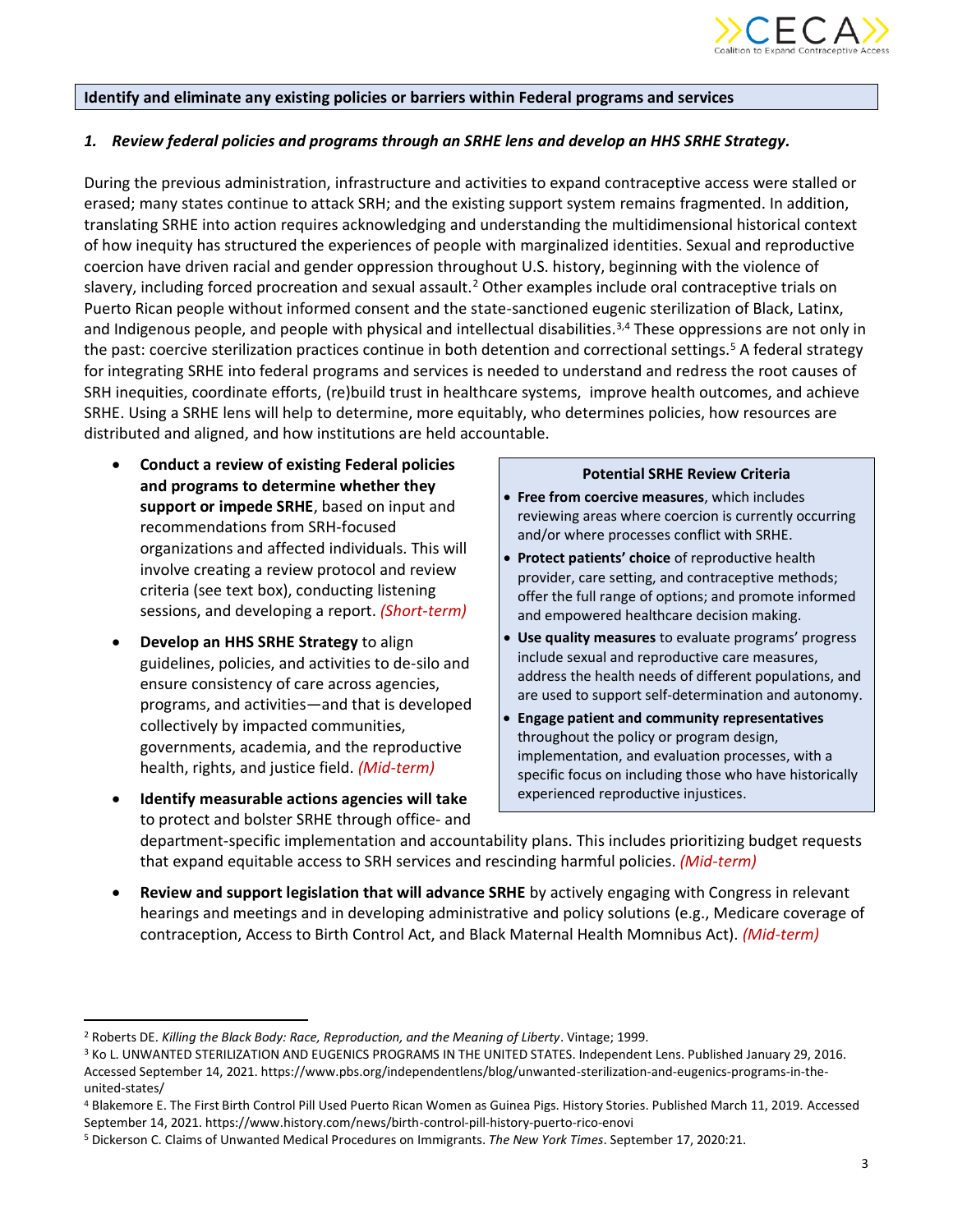

## **Expand relevant data collection and research**

# *2. Require implementation of the NQF-endorsed contraceptive performance measures across systems to support contraceptive access and to track and incentivize whether people are receiving care that honors their own values and preferences.*

Contraceptive care entails providing quality, patient-centered contraceptive counseling and ensuring that patients have unrestricted access to a full range of contraceptive methods. Critical work has been completed, or is in process, to develop validated clinical performance measures for contraceptive care that can help guide and assess our ability to operationalize the concepts outlined above. Yet contraceptive measures must be specifically designed and implemented with an eye toward equity or can incentivize the continuation of inequitable care. Tandem use of the two NQF-endorsed measures – one focused on contraceptive provision and one on the person-centeredness of care – can measure access to care while guarding against directive counseling. While there has been some uptake of the measures, it has been slow and inconsistent. Therefore, the Task Force can:

- **Secure commitment to use of the contraceptive measures, in tandem, across HHS,** by focusing on implementation within OPA/Title X, the HRSA/Health Center Program Uniform Data System (*UDS*), and CMS/Medicaid/Core Measure Set. This commitment should include resources for continued research needed to obtain/maintain NQF endorsement. *(Short-term)*
- **Support existing efforts to fund and synthesize and share findings** from efforts already underway to test tandem use of the contraceptive measures and package and disseminate standardized implementation and quality improvement processes. The Task Force can help support the following activities: *(Mid-term)*
	- o Re-endorsement and implementation of the Person-Centered Contraceptive Counseling (PCCC) Measure *(Fall 2023)*
	- o Re-endorsement and implementation of the claims-based provision measures *(October 2021)*
	- Endorsement of the electronic clinical quality measure (eCQM), including integration of selfidentified need for contraception (SINC) EHR standardized data element *(Fall 2022)*
	- o Testing and implementation of tandem use of the eCQM and PCCC *(ongoing).*
- **Strengthen data systems needed to measure progress.** Investments in data systems are needed at both the clinical and population health levels. At the clinical level, there is a need to increase access to claims/billing data, to strengthen electronic health records (EHR), and explore new methods of collecting data from people about the quality of care they received. At the population health level, national surveys such as the National Survey of Family Growth should be supplemented with statebased surveys that can be used to drive local action. *(Mid-term)*
- **Support development and implementation of other SRH-related performance measures**, by securing commitment across HHS, supporting existing efforts to fund and share findings from efforts already underway, and strengthening data systems to measure progress. Other SRH-related measures may address abortion, maternity care and outcomes, and HIV and STI screening and treatment. *(Long-term)*

## *3. Prioritize and Support Research to Ensure SRH access policy is evidence-informed, effective, and equitable.*

Research can play a pivotal role in ensuring SRH access policy is evidence-informed, effective, and equitable. Yet, the field has lacked a shared understanding of the policy-relevant research needed to drive action. To help fill a particular aspect of this gap, CECA led a collaborative process to create a [Priority Roadmap for Policy-Ready](https://www.contraceptionaccess.org/purpose-development)  [Contraceptive Research](https://www.contraceptionaccess.org/purpose-development) ("the Roadmap") to identify the research needed to advance proactive domestic contraceptive access policy, consistent with a vision of SRHW and SRHE for all. Informed by evidence and a broad group of stakeholders, the Roadmap positions stakeholders to strategically invest in, conduct, and effectively use contraceptive access research to inform policy.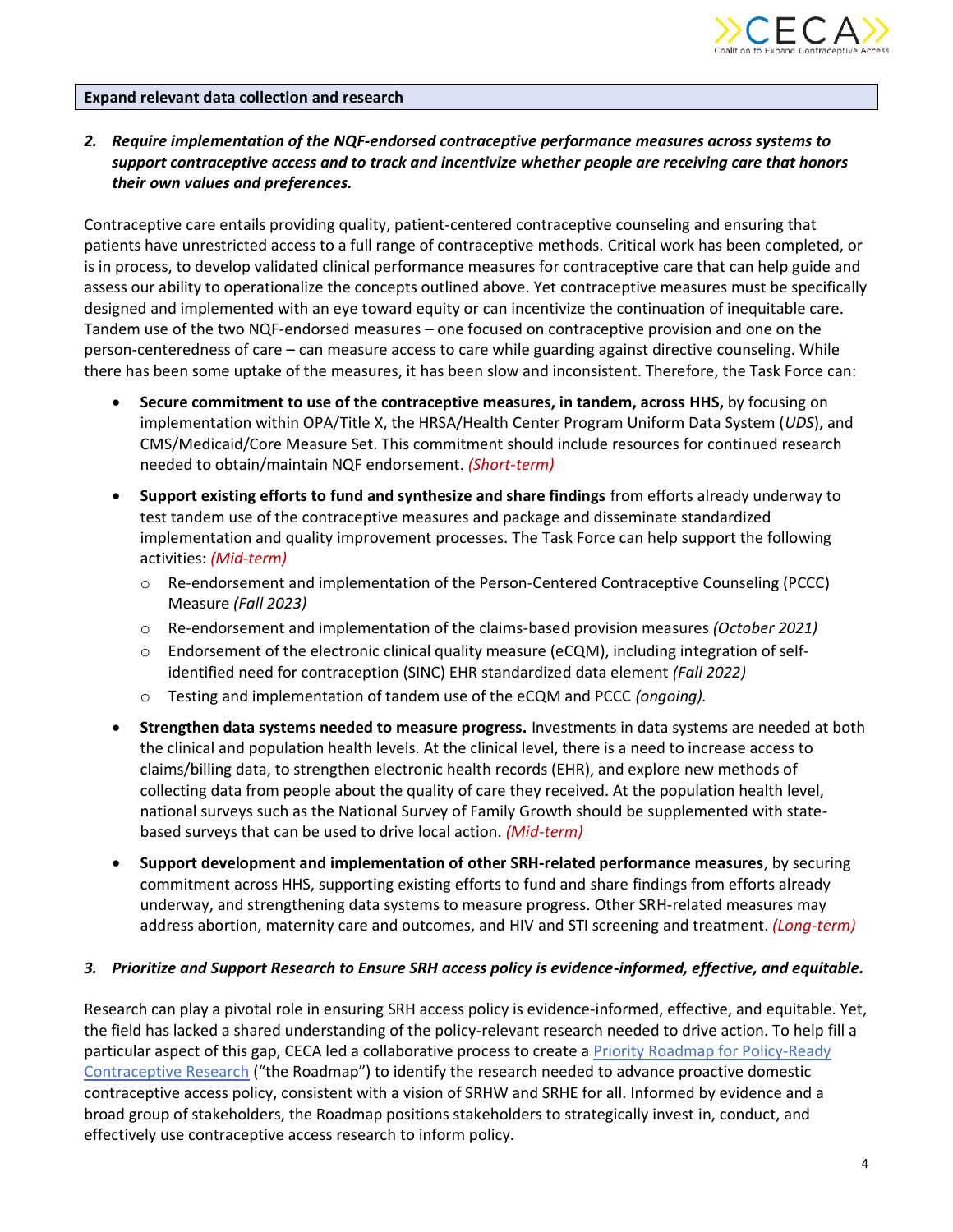

#### **Overview of the Priority Roadmap for Policy-Ready Contraceptive Access Research**

#### Equity-Informed Research Principles for Contraceptive Research

#### **Overarching Themes and Methodological Considerations**

- Consistent and person-centered definition of access.
- Data collection and analysis that advances a rigorous, timely, and detailed understanding of contraceptive access, people's experiences of their healthcare, and health outcomes.
- Understanding of the long-term impact of interventions.



The Task Force can prioritize and support SRH access policy through the following actions:

- **Assess how HHS' strategic plan and current funding priorities align with needed, prioritized contraceptive access research** and determine a plan for increasing alignment, including considering which topics specific HHS agencies are well-positioned to advance in both the short-term and future. *(Short-term)*
- **Provide baseline education for HHS agencies** on how to use evidence, how to effectively discuss the findings of contraceptive access research with other stakeholders, what evidence to support contraceptive access policymaking is available, and what evidence is still being generated. *(Short-term)*
- **Issue requests for proposals specifically targeted to research questions** identified as priorities by the field and ask those seeking funding to describe how their research advances these priorities. *(Shortterm)*
- **Adopt the equity-informed research principles** by using the principles to evaluate research proposals, developing rubrics to assess the extent to which proposals advance equity and justice, and prioritizing community-centered, community-partnered, and community-led research. *(Short-term)*
- **Replicate the Roadmap processes to address additional SRH topics, including conducting environmental scans, beginning stakeholder engagement, and prioritizing policy problems.** For example, consideration of abortion access could address how policy-driven research can potentially help reduce stigma to ensure that abortion is considered part of overall health and SRHW and address the need for a convening space and proactive research agenda following the upcoming Supreme Court decision in *Dobbs v. Jackson Women's Health Organization*, regardless of the decision. *(Mid-term)*

**Identify and advance policies that improve reproductive healthcare access within Federal programs and services, eliminate health disparities and expand access to culturally competent health care services for underserved communities**

## *4. Advance coverage of and access to quality contraception in all federal programs.*

In the absence of evidence-based, uniform standards, the range of products and services covered varies by state and by coverage pathway, leading to out-of-pocket costs, reduced contraceptive availability, and persistent inequities. The Women's Preventive Services Initiative (WPSI) and the Quality Family Planning Recommendations (QFP) together establish evidence-based standards for how contraception should be covered, and care provided, to maximize access. The Task Force should build on the work of WPSI and QFP to expand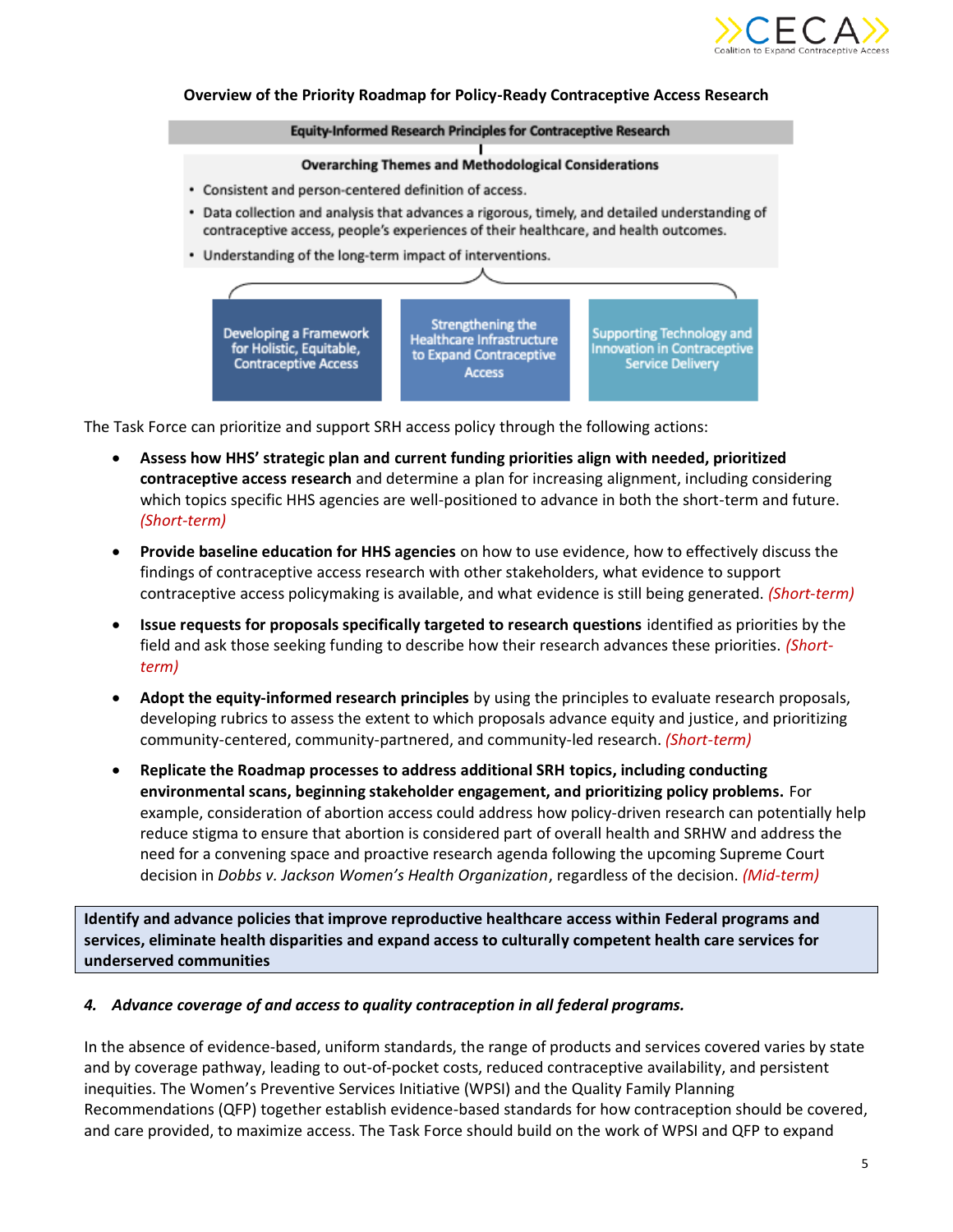

coverage and availability within all federal programs, including Medicaid and Title X. Just as states have moved to restrict access to abortion, many have also sought to undermine contraceptive access by restricting patients' ability to select the provider of their choice or by excluding certain contraceptive methods (e.g., intrauterine devices) from their Medicaid programs. Federal action is crucial to ensure equitable access in all states.

- **Require the use of federally developed guidelines and enforce compliance with regulations.** The Task Force should immediately implement their oversight strategy to ensure that public and private entities at all levels comply with all relevant federal laws and regulations. This includes ensuring that states comply with Medicaid requirements, including the freedom of choice provision, and that payers comply with the [Affordable Care Act requirements.](https://nwlc.org/wp-content/uploads/2021/11/NWLC_BC_AffordCareAct-Oct_2021.pdf) *(Short-term)*
- **Ensure availability of quality contraception,** including the full range of contraceptive methods, associated services, and person-centered counseling, with no cost-sharing, in all federally funded programs and care delivery settings (e.g., Title X health centers and FQHCs). Removing cost-sharing and encouraging provision of the full range of methods will require statutory and regulatory action as well as coordination across various agencies, necessitating Task Force involvement and oversight. *(Long-term)*

# *5. Expand SRH access to by updating and transforming clinical and programmatic guidelines – with a focus on SRHE and on ensuring that guidelines remain relevant to an evolving health care landscape.*

Federal clinical guidelines, including the CDC *[Medical Eligibility Criteria for Contraceptive](https://www.cdc.gov/reproductivehealth/contraception/mmwr/mec/summary.html)  Use (US [MEC\)](https://www.cdc.gov/reproductivehealth/contraception/mmwr/mec/summary.html)* and *[Selected Practice Recommendations for Contraceptive Use \(US SPR\)](https://www.cdc.gov/reproductivehealth/contraception/mmwr/spr/summary.html)*; the CDC/Office of Population Affairs' *[Quality Family Planning Recommendations \(QFP\);](https://opa.hhs.gov/grant-programs/title-x-service-grants/about-title-x-service-grants/quality-family-planning)* and the Women's Preventive Services Initiative (WPSI) have all helped to set a standard for all contraceptive care, regardless of care setting. These guidelines are currently being updated but in silos and without sufficient community input. The Task Force can collaborate with the field to ensure that all processes are based on evidence, center equity, and are implemented across systems through the following activities:

- **Track progress on updates to all federal contraceptive guidelines**. The Task Force should request a timeline and a proposed update process, including community engagement strategies, from the relevant agencies. Task Force oversight will ensure that all processes engage science appropriately, are aligned and equitable, and are conducted in accordance with principles of SRHE and principles for developing trustworthy guidelines, including substantive patient and community engagement. The alignment process would also include producing guidance, possibly via QFP or another mechanism, to help providers and programs identify when and how to use existing guidelines and to fill gaps specific to Title X and other "safety net" clinics. *(Short-term)*
- **Support dissemination and implementation of the guidelines across all appropriate systems** through the following strategies: *(Mid-term)*
	- $\circ$  Invest resources for dissemination and implementation of guidelines across broad groups of providers and care settings, including primary care, specialists, tribal health centers, and others, and invest resources to study the impact of the guidelines on patient and public health outcomes.
	- $\circ$  Develop strategies to support providers with implementation of guidelines and overcome practice, policy, and structural barriers to implementation in various care settings, including creating job aids and best practices to facilitate practical use for providers.
	- $\circ$  Foster systems change and accountability by linking funding to guidelines implementation and through incentivizing services that incorporate current, evidence-based recommendations.
- **Leverage technology in the dissemination and uptake of new guidelines.** To ensure implementation and adoption of these guidelines, the Task Force should convene a multidisciplinary working group, including Electronic Health Record (EHR) vendors and healthcare providers, to develop parameters for EHR systems and digital clinical decision support systems (DSS) to aid in the adoption and utilization of the guidelines. *(Mid-term)*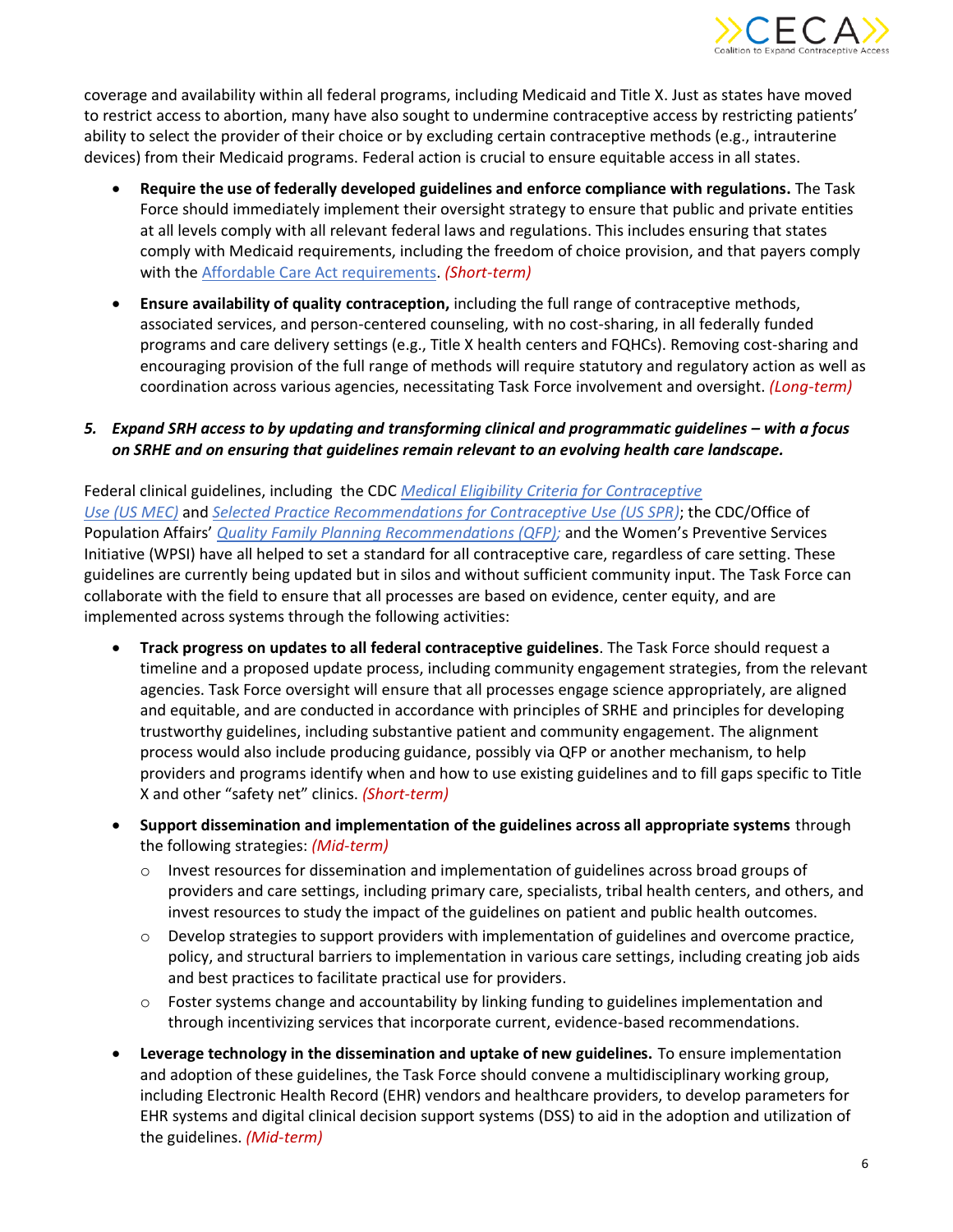

**Support efforts to mitigate the persistent stigmatization of reproductive health care as separate and distinct from other essential primary care services**

# *6. Increase the number of providers, across specialties and geographies, who can competently deliver high quality sexual and reproductive healthcare that is sensitive to community needs and preferences.*

The full range of reproductive health services, including contraception, abortion, STI screening and treatment, and maternity care, should be appropriately coordinated with the rest of an individual's health care. Professionals who deliver SRH services are essential to the provision of quality care and the expansion of healthcare access. Yet workforce issues including provider bias, outdated or lack of specific training in SRH, and inadequate supply of providers (especially in rural areas) have resulted in the stigmatization of SRH, lack of consistent and equitable service delivery, and lost opportunities to provide care. The Task Force can begin to address these barriers through the following strategies:

- **Expand the range and build the capacity of providers who are providing SRH services**. Patients should have unimpeded access to a comprehensive choice of SRH providers and to care that is safe, effective, appropriate, voluntary, non-biased and patient-centered. Any provider, regardless of setting, should have basic knowledge and awareness of SRH; patient-centered frameworks for asking and responding to questions; the range of government SRH resources, including guidelines and educational resources; and when and how to refer patients to other related services. The Task Force could, for example: *(Mid-term)*
	- $\circ$  Develop a strategy to expand contraceptive care training for family physicians and advanced practice clinicians (APCs), the provider types encountered most often in rural settings. This includes increasing awareness of existing federal clinical guidelines such as QFP, MEC, SPR, and WPSI, as described above.
	- $\circ$  Support emerging models of care delivery, such as co-location of SRH-trained providers (e.g., Title X clinicians) in federally qualified health centers (FQHCs), by setting payment rates based on services not provider type.
	- o Explore opportunities to expand current HRSA workforce development models (e.g., loan repayment programs) for professionals employed in Title X health centers.
	- o Work with professional organizations, state Medicaid agencies, the National Clinical Training Center for Family Planning, and other entities to educate providers about various funding streams and prepare them to connect patients to all available sources of funding to help patients access contraception.
- **Appropriately reimburse SRH providers for the care they offer**. SRH providers should be reimbursed fairly for the services they deliver, and reimbursement should account for the value of preventing STIs, reproductive cancers, and other outcomes. The Task Force could, for example: *(Long-term)*
	- $\circ$  Expand points of access by supporting reimbursement for pharmacists, nurses, and community health workers (CHWs) at rates comparable to those received by clinic-based providers.
	- o Work with the National Association of Community Health Centers (NACHC) and Primary Care Associations to eliminate reimbursement barriers that disincentivize community health centers from providing contraceptive care.

Please feel free to contact us with any questions or for further discussion. CECA and our partners are available to support the Task Force with these actions, including providing technical assistance, convening additional stakeholders, and developing audit tools and other materials.